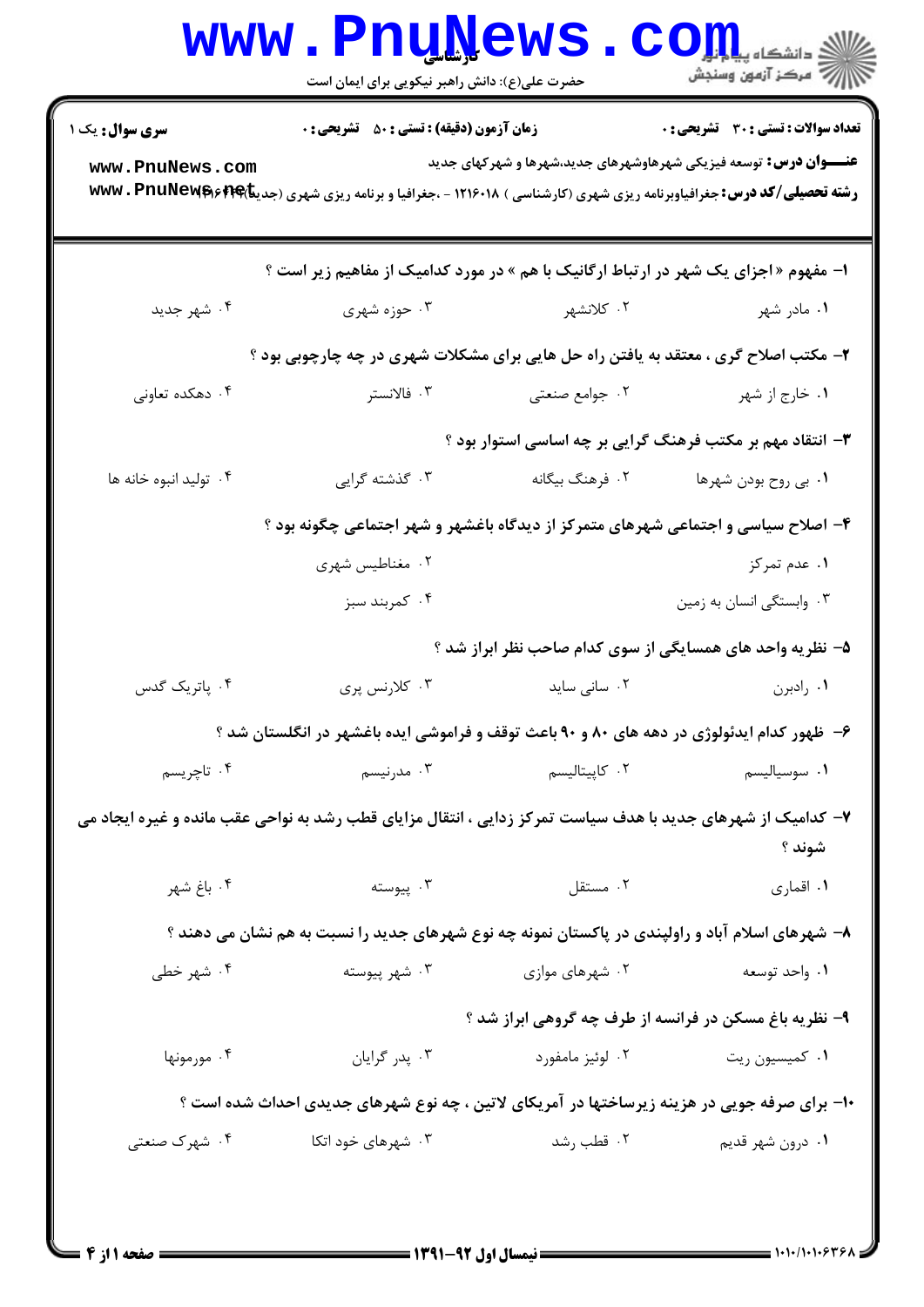|                                                                                                                                                          | www.PnuNews<br>حضرت علی(ع): دانش راهبر نیکویی برای ایمان است |                                     | الله دانشکاه پیا با بال<br>الله عرض آزمون وسنجش                                                                                                                                                                       |  |  |
|----------------------------------------------------------------------------------------------------------------------------------------------------------|--------------------------------------------------------------|-------------------------------------|-----------------------------------------------------------------------------------------------------------------------------------------------------------------------------------------------------------------------|--|--|
| <b>سری سوال : ۱ یک</b>                                                                                                                                   | <b>زمان آزمون (دقیقه) : تستی : 50 ٪ تشریحی : 0</b>           |                                     | <b>تعداد سوالات : تستی : 30 ٪ تشریحی : 0</b>                                                                                                                                                                          |  |  |
| www.PnuNews.com                                                                                                                                          |                                                              |                                     | <b>عنـــوان درس:</b> توسعه فیزیکی شهرهاوشهرهای جدید،شهرها و شهرکهای جدید<br><b>رشته تحصیلی/کد درس:</b> جغرافیاوبرنامه ریزی شهری (کارشناسی ) ۱۲۱۶۰۱۸ - ،جغرافیا و برنامه ریزی شهری (جدی <b>تا)۱۹۹۴ Www . PnuNews س</b> |  |  |
| 11- میکرو رایون در شوروی سابق تشکیل دهنده چه مفهومی در برنامه ریزی شهری بود ؟                                                                            |                                                              |                                     |                                                                                                                                                                                                                       |  |  |
|                                                                                                                                                          | ۰۲ خانواده های هسته ای زوجهای جوان                           |                                     | ۰۱ واحد اصلی توسعه مسکونی                                                                                                                                                                                             |  |  |
| ۰۴ بلوک های بزرگ قطاعی مسکونی                                                                                                                            |                                                              | ۰۳ جدایی صنعت از سکونت              |                                                                                                                                                                                                                       |  |  |
| ۱۲- علت اصلی شکست سیاست شهرهای جدید اردن ، در چه بوده است ؟                                                                                              |                                                              |                                     |                                                                                                                                                                                                                       |  |  |
| ۰۲ عدم پیوستگی بین شهر جدید و مادر شهر                                                                                                                   |                                                              | ۰۱ فقدان برنامه ریزی ملی و ناحیه ای |                                                                                                                                                                                                                       |  |  |
| ۰۴ عدم ذخیره مسکن برای مردم                                                                                                                              |                                                              | ۰۳ سیاسی بودن نقش شهرها             |                                                                                                                                                                                                                       |  |  |
|                                                                                                                                                          |                                                              |                                     | ۱۳- طی سالهای ۱۲۴۷ - ۱۳۳۵ نظام شبکه شهری ایران چگونه بوده است ؟                                                                                                                                                       |  |  |
| ۰۴ عدم سلسله مراتب                                                                                                                                       | ۰۳ نخست شهری                                                 | ۰۲ کهکشانی                          | ٠١. نا همگون                                                                                                                                                                                                          |  |  |
|                                                                                                                                                          |                                                              |                                     | ۱۴- عدم تعادل در نظام شهری ایران در سال ۷۵ به چه نحوی نشان داده شده است ؟                                                                                                                                             |  |  |
| ۰۴ سیاست عدم تمرکز                                                                                                                                       | ۰۳ سلسله مراتب شهری                                          | ٠٢ اسكان اقشار پايين                | ۰۱ تسلط تک شهری                                                                                                                                                                                                       |  |  |
| ۱۵– نمونه پیش از انقلاب ایجاد شهرهای جدید که در جهت جذب سرریز جمعیتی و اسکان جمعیت مهاجر بوده و سوداگری<br>زمین نقش اصلی را در آن ایفا می کرد ، کدامست ؟ |                                                              |                                     |                                                                                                                                                                                                                       |  |  |
| ۰۴ شهرک پرند                                                                                                                                             | ۰۳ بینالود مشهد                                              | ۰۲ اسلام شهر تهران                  | ٠١ شاهين شهر اصفهان                                                                                                                                                                                                   |  |  |
|                                                                                                                                                          |                                                              |                                     | ۱۶- شهرهای جدید پولاد شهر ، مس سرچشمه ، و شهر صنعتی البرز چه حالتی داشتند ؟                                                                                                                                           |  |  |
| ۰۴ اقماري                                                                                                                                                | ۰۳ خوابگاهی                                                  | ۰۲ مستقل                            | ۰۱ پیوسته                                                                                                                                                                                                             |  |  |
| ۱۷- بر اساس نظر روستو ، ایران در کدام دوره به سرمایه داری جهانی می پیوندد و زیر بناهای لازم آنرا ایجاد می نماید ؟                                        |                                                              |                                     |                                                                                                                                                                                                                       |  |  |
| ۰۴ تثبیت                                                                                                                                                 | ۰۳ خیز                                                       | ۰۲ انتقالی                          | ۰۱ سنتی                                                                                                                                                                                                               |  |  |
|                                                                                                                                                          |                                                              |                                     | ۱۸- در مطالعات آمایش سرزمین در بخش مربوط به استانها چه مواردی مطرح می باشد ؟                                                                                                                                          |  |  |
| ۰۲ برنامه های توسعه نواحی                                                                                                                                |                                                              | ۰۱ سطح جمعیتی مراکز شهری استان      |                                                                                                                                                                                                                       |  |  |
|                                                                                                                                                          | ۰۴ شهرهای بزرگ و نواحی خاص                                   |                                     | ۰۳ چهارچوب تصمیم گیریها                                                                                                                                                                                               |  |  |
| ۱۹- در مطالعات محدوده راهبردی شهرهای جدید چه چیزی از نظر فنی بررسی می شود ؟                                                                              |                                                              |                                     |                                                                                                                                                                                                                       |  |  |
|                                                                                                                                                          | ۰۲ آماده سازی شهر جدید                                       |                                     | ۰۱ مساحت و محدوده شهر جدید                                                                                                                                                                                            |  |  |
|                                                                                                                                                          | ۰۴ محدوده رشد اقتصادی شهر                                    |                                     | ۰۳ تفکیک قطعات هندسی                                                                                                                                                                                                  |  |  |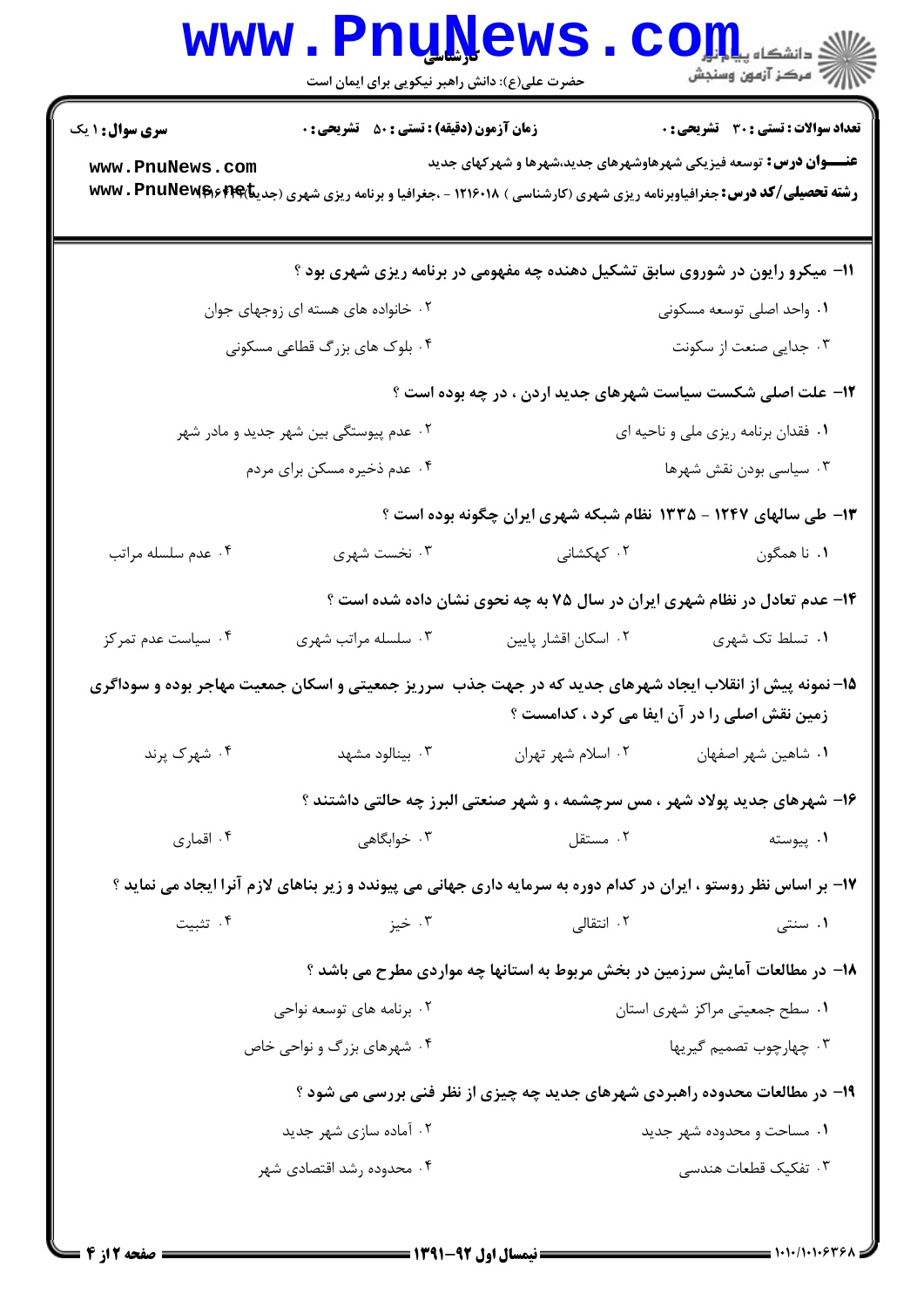|                                                                                                               | www.PnuNews<br>حضرت علی(ع): دانش راهبر نیکویی برای ایمان است                                                          |                                                                          | $\mathbf{C}\mathbf{O}\mathbf{m}$<br><b>الله عن الله عن الله عن</b> الله عن الله عن الله عن الله عن الله عن الله عن الله عن الله عن الله عن ال<br>الله عن الله عن الله عن الله عن الله عن الله عن الله عن الله عن الله عن الله عن الله عن الله عن الله عن الله ع<br>الله عن ا |  |  |
|---------------------------------------------------------------------------------------------------------------|-----------------------------------------------------------------------------------------------------------------------|--------------------------------------------------------------------------|------------------------------------------------------------------------------------------------------------------------------------------------------------------------------------------------------------------------------------------------------------------------------|--|--|
| <b>سری سوال : ۱ یک</b>                                                                                        | <b>زمان آزمون (دقیقه) : تستی : 50 ٪ تشریحی : 0</b>                                                                    |                                                                          | تعداد سوالات : تستى : 30 ٪ تشريحي : 0                                                                                                                                                                                                                                        |  |  |
| www.PnuNews.com                                                                                               | <b>رشته تحصیلی/کد درس:</b> جغرافیاوبرنامه ریزی شهری (کارشناسی ) ۱۲۱۶۰۱۸ - ،جغرافیا و برنامه ریزی شهری (جدیتا)۷۴۹۴ Www | <b>عنـــوان درس:</b> توسعه فیزیکی شهرهاوشهرهای جدید،شهرها و شهرکهای جدید |                                                                                                                                                                                                                                                                              |  |  |
| ۲۰− شرکت های عمران شهر جدید به عنوان یک بنگاه اقتصادی چه تولیدی دارند ؟                                       |                                                                                                                       |                                                                          |                                                                                                                                                                                                                                                                              |  |  |
| ۰۴ تاسیسات                                                                                                    | ۰۳ شهر جديد                                                                                                           | ۰۱ زمین مسلمان است. ۲۰ خانه                                              |                                                                                                                                                                                                                                                                              |  |  |
| ۲۱- مصرف متوسط سرانه آب در شهرهای جدید معمولا چه مقدار ( لیتر در ثانیه ) در نظر گرفته می شود ؟                |                                                                                                                       |                                                                          |                                                                                                                                                                                                                                                                              |  |  |
|                                                                                                               | $Y\Delta$ $Y$                                                                                                         | 190.7                                                                    | $\gamma \gamma \cdot .1$                                                                                                                                                                                                                                                     |  |  |
| ۲۲- کارشناسان شهر سازی معمولا نقشه های تفصیلی شهری را با چه مقیاسی تهیه می کنند ؟                             |                                                                                                                       |                                                                          |                                                                                                                                                                                                                                                                              |  |  |
|                                                                                                               | $1:0$ $9:1$ $1:1$ $1:1$ $1:0$ $1:0$ $1:1$ $1:1$ $1:1$                                                                 |                                                                          |                                                                                                                                                                                                                                                                              |  |  |
| ۲۳- در شهر بمبئی (یا مومبای ) برای احداث مسکن طبقات کم در آمد چگونه عمل می شود ؟                              |                                                                                                                       |                                                                          |                                                                                                                                                                                                                                                                              |  |  |
|                                                                                                               | ۰۲ از طریق یارانه                                                                                                     |                                                                          | ۰۱ توسط دولت                                                                                                                                                                                                                                                                 |  |  |
|                                                                                                               | ۰۴ از طریق سود آماده سازی زمین<br>۰۳ از سود فروش مسکن به طبقات مرفه                                                   |                                                                          |                                                                                                                                                                                                                                                                              |  |  |
| ۲۴- چه امری در برنامه ریزی کاربری زمین باعث اقتصادی شدن زیرساختها ، شبکه حمل ونقل و نظام کاربری زمین می شود ؟ |                                                                                                                       |                                                                          |                                                                                                                                                                                                                                                                              |  |  |
| ۰۴ سرانه مسکونی                                                                                               | ۰۳ سرانه زمین                                                                                                         | ۰۲ تراکم ناخالص                                                          | ۰۱ تعیین تراکم                                                                                                                                                                                                                                                               |  |  |
|                                                                                                               | ۲۵- پارک های بزرگ ، ترمینال ها ، کشتارگاهها و غیره در کدام بخش شهر جدید قرار می گیرند ؟                               |                                                                          |                                                                                                                                                                                                                                                                              |  |  |
| ۰۴ ناحیه ای                                                                                                   | ۰۳ پیرامون شهر                                                                                                        | ۰۲ لبه شهر                                                               | ۰۱ مرکز شهر                                                                                                                                                                                                                                                                  |  |  |
|                                                                                                               | ۲۶- در کدامیک از بخش های مطالعات طراحی از رعایت ویژگیهای اقلیمی و توپوگرافی صحبت به میان می آید ؟                     |                                                                          |                                                                                                                                                                                                                                                                              |  |  |
|                                                                                                               | ۰۲ معیارهای اجتماعی اقتصادی                                                                                           |                                                                          | ٠١ معيارهاي محيطى                                                                                                                                                                                                                                                            |  |  |
|                                                                                                               | ۰۴ سلسله مراتب دسترسی                                                                                                 |                                                                          | ۰۳ معیارهای برنامه ریزی                                                                                                                                                                                                                                                      |  |  |
|                                                                                                               |                                                                                                                       | <b>۲۷</b> – یکی از عوامل مهم عدم موفقیت شهر پولاد شهر چه بود ؟           |                                                                                                                                                                                                                                                                              |  |  |
| ۰۴ مشکل فضای سبز                                                                                              | ۰۳ کمبود آب                                                                                                           | ۰۲ گرانی زمین                                                            | ۰۱ عدم مديريت                                                                                                                                                                                                                                                                |  |  |
| ۲۸- طبق ارزیابی کارکرد شهرهای جدید در ایران ، کدام شهر در سال ۸۱ دارای جمعیت پذیری مناسب بوده است ؟           |                                                                                                                       |                                                                          |                                                                                                                                                                                                                                                                              |  |  |
| ۰۴ طبس                                                                                                        | ۰۳ رامشار                                                                                                             | ۰۲ لتيان                                                                 | ۰۱ بهارستان                                                                                                                                                                                                                                                                  |  |  |
| ۲۹- شهرهای شرکتی نی آباد و شوشتر نو برای اسکان کارکنان کدام صنعت بوجود آمدند ؟                                |                                                                                                                       |                                                                          |                                                                                                                                                                                                                                                                              |  |  |
|                                                                                                               | ۰۲ کشت و صنعت کارون                                                                                                   |                                                                          | ۰۱ نی شکر هفت تپه                                                                                                                                                                                                                                                            |  |  |
|                                                                                                               | ۰۴ فولاد اهواز                                                                                                        |                                                                          | ۰۳ شرکت کاغذ پارس                                                                                                                                                                                                                                                            |  |  |
| <b>: صفحه 3 از 4 =</b>                                                                                        |                                                                                                                       |                                                                          |                                                                                                                                                                                                                                                                              |  |  |